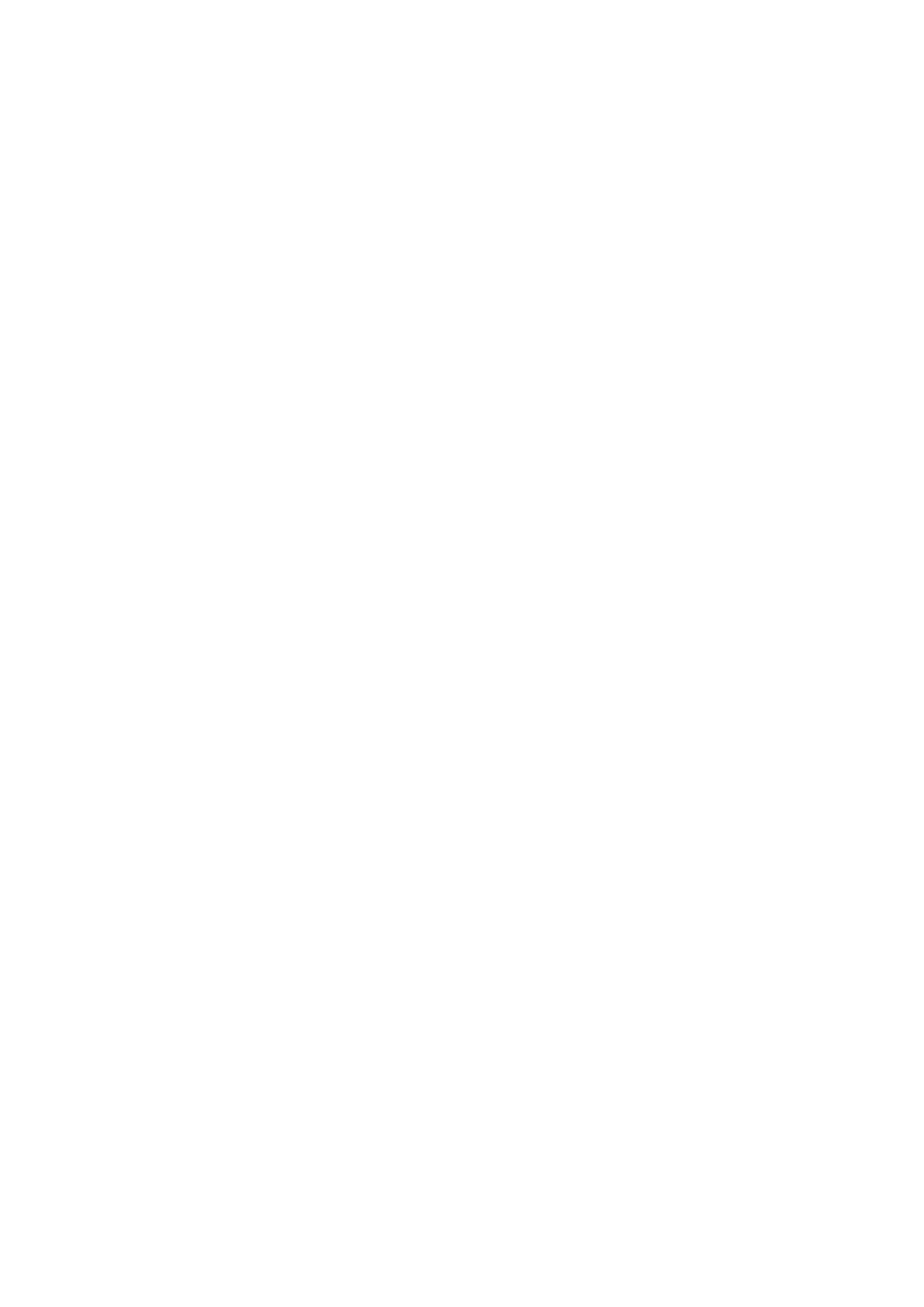## **Contents**

| 1 |     | <b>Introduction</b>  |                           |                | $\mathbf{1}$   |  |  |  |  |  |
|---|-----|----------------------|---------------------------|----------------|----------------|--|--|--|--|--|
| 2 |     | <b>File Index</b>    |                           |                | 3              |  |  |  |  |  |
|   | 2.1 | <b>File List</b>     |                           |                | 3              |  |  |  |  |  |
| 3 |     |                      | <b>File Documentation</b> |                | 5              |  |  |  |  |  |
|   | 3.1 | pcu.c File Reference |                           |                |                |  |  |  |  |  |
|   |     | 3.1.1                |                           |                | 6              |  |  |  |  |  |
|   |     |                      | 3.1.1.1                   |                | 6              |  |  |  |  |  |
|   |     |                      | 3.1.1.2                   |                | 6              |  |  |  |  |  |
|   |     |                      | 3.1.1.3                   |                | 7              |  |  |  |  |  |
|   |     |                      | 3.1.1.4                   |                | 7              |  |  |  |  |  |
|   |     |                      | 3.1.1.5                   |                | 7              |  |  |  |  |  |
|   |     |                      | 3.1.1.6                   |                | $\overline{7}$ |  |  |  |  |  |
|   |     |                      | 3.1.1.7                   |                | 7              |  |  |  |  |  |
|   |     |                      | 3.1.1.8                   |                | 7              |  |  |  |  |  |
|   |     |                      | 3.1.1.9                   |                | $\overline{7}$ |  |  |  |  |  |
|   |     |                      | 3.1.1.10                  |                | 8              |  |  |  |  |  |
|   |     |                      | 3.1.1.11                  |                | 8              |  |  |  |  |  |
|   |     |                      | 3.1.1.12                  |                | 8              |  |  |  |  |  |
|   |     |                      | 3.1.1.13                  |                | 8              |  |  |  |  |  |
|   |     |                      |                           |                | 8              |  |  |  |  |  |
|   |     |                      | 3.1.1.15                  |                | 8              |  |  |  |  |  |
|   |     |                      | 3.1.1.16                  |                | 8              |  |  |  |  |  |
|   |     |                      | 3.1.1.17                  |                | 9              |  |  |  |  |  |
|   |     |                      | 3.1.1.18                  | PCU_Comm_Write | 9              |  |  |  |  |  |
|   |     |                      | 3.1.1.19                  |                | 9              |  |  |  |  |  |
|   |     |                      | 3.1.1.20                  |                | 9              |  |  |  |  |  |
|   |     |                      | 3.1.1.21                  |                | 9              |  |  |  |  |  |

**[Index](#page-13-0) 10**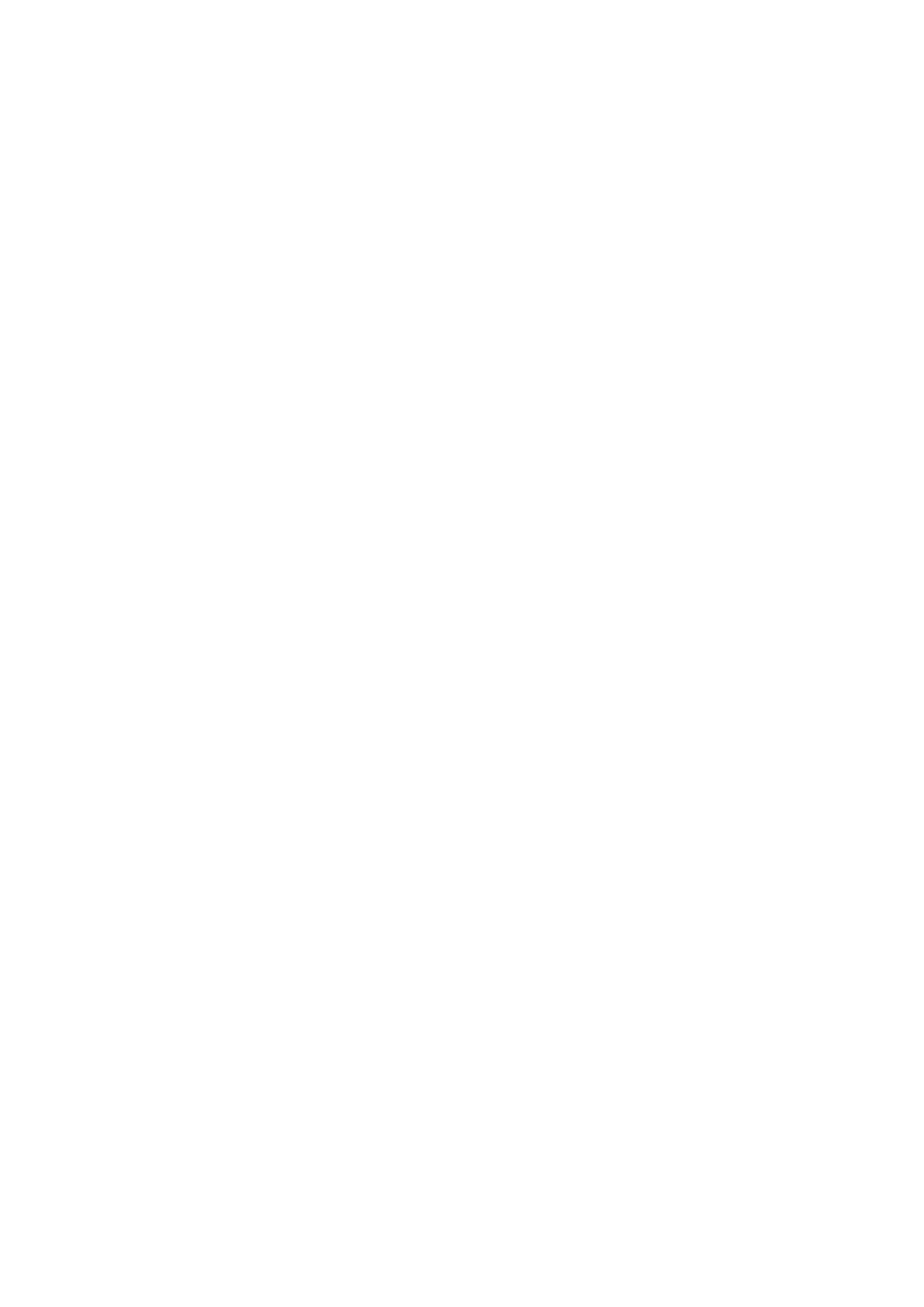### <span id="page-4-0"></span>**Chapter 1**

## **Introduction**

PCU (the Parallel Control Utility) is a library for parallel computation based on MPI with additional support for hybrid MPI/thread environments. PCU provides three things to users:

- 1. A hybrid phased message passing system
- 2. Hybrid collective operations
- 3. A thread management system

Phased message passing is similar to Bulk Synchronous Parallel. All messages are exchanged in a phase, which is a collective operation involving all threads in the parallel program. During a phase, the following events happen in sequence:

- 1. All threads send non-blocking messages to other threads
- 2. All threads receive all messages sent to them during this phase PCU provides termination detection, which is the ability to detect when all messages have been received without prior knowledge of which threads are sending to which.

To write hybrid MPI/thread programs, PCU provides a function that creates threads within an MPI process, similar to the way mpirun creates multiple processes. PCU assigns ranks to these threads and has them each run the same function, with thread-specific input arguments to the function.

Once a program has created threads using PCU, it can call the message passing API from within threads, which will behave as if each thread were an MPI process. Threads have unique ranks and can send messages to one another, regardless of which process they are in.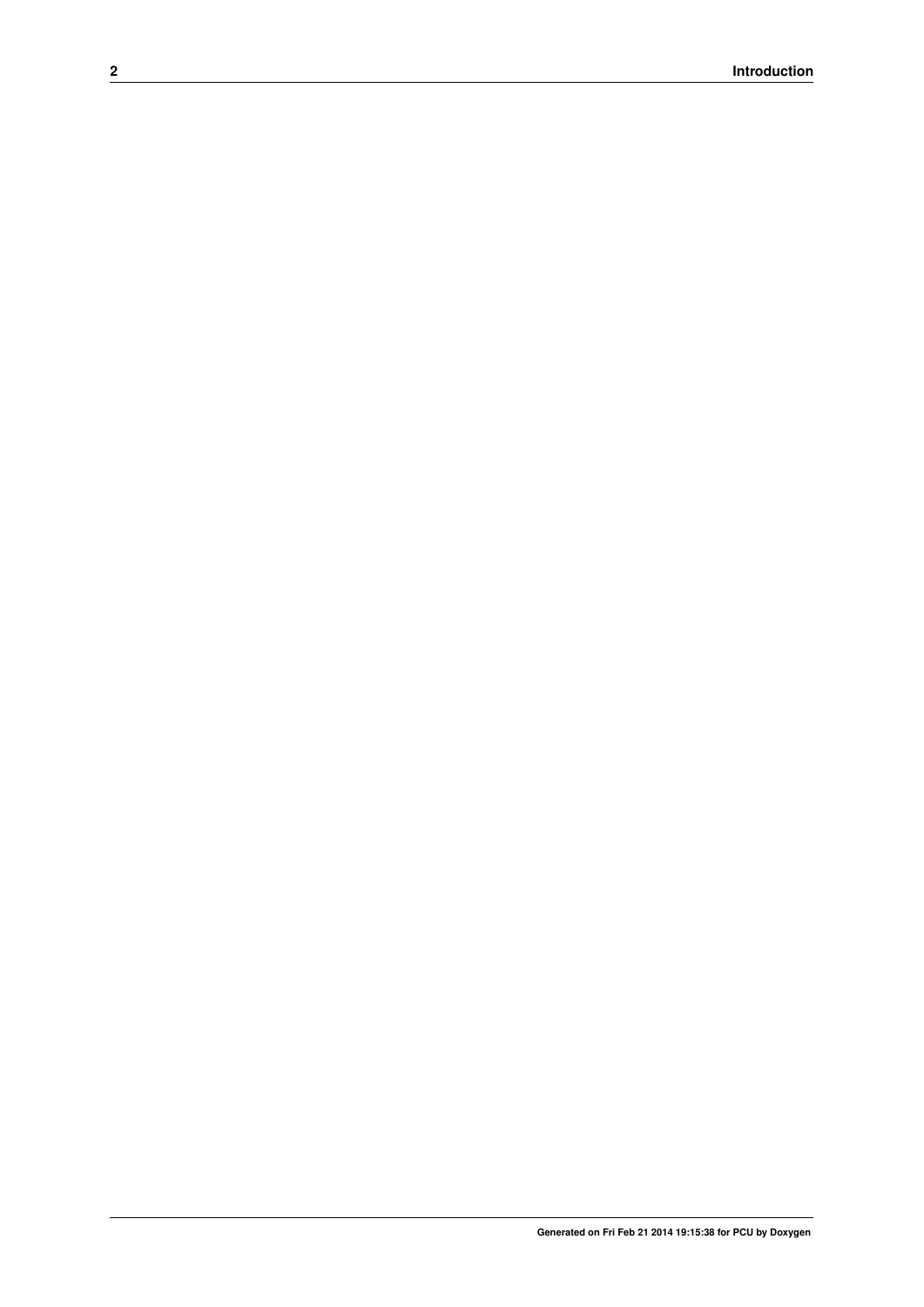# <span id="page-6-0"></span>**Chapter 2**

# **File Index**

### <span id="page-6-1"></span>**2.1 File List**

| Here is a list of all documented files with brief descriptions: |  |  |  |  |  |  |  |  |  |  |  |  |  |  |
|-----------------------------------------------------------------|--|--|--|--|--|--|--|--|--|--|--|--|--|--|
|                                                                 |  |  |  |  |  |  |  |  |  |  |  |  |  |  |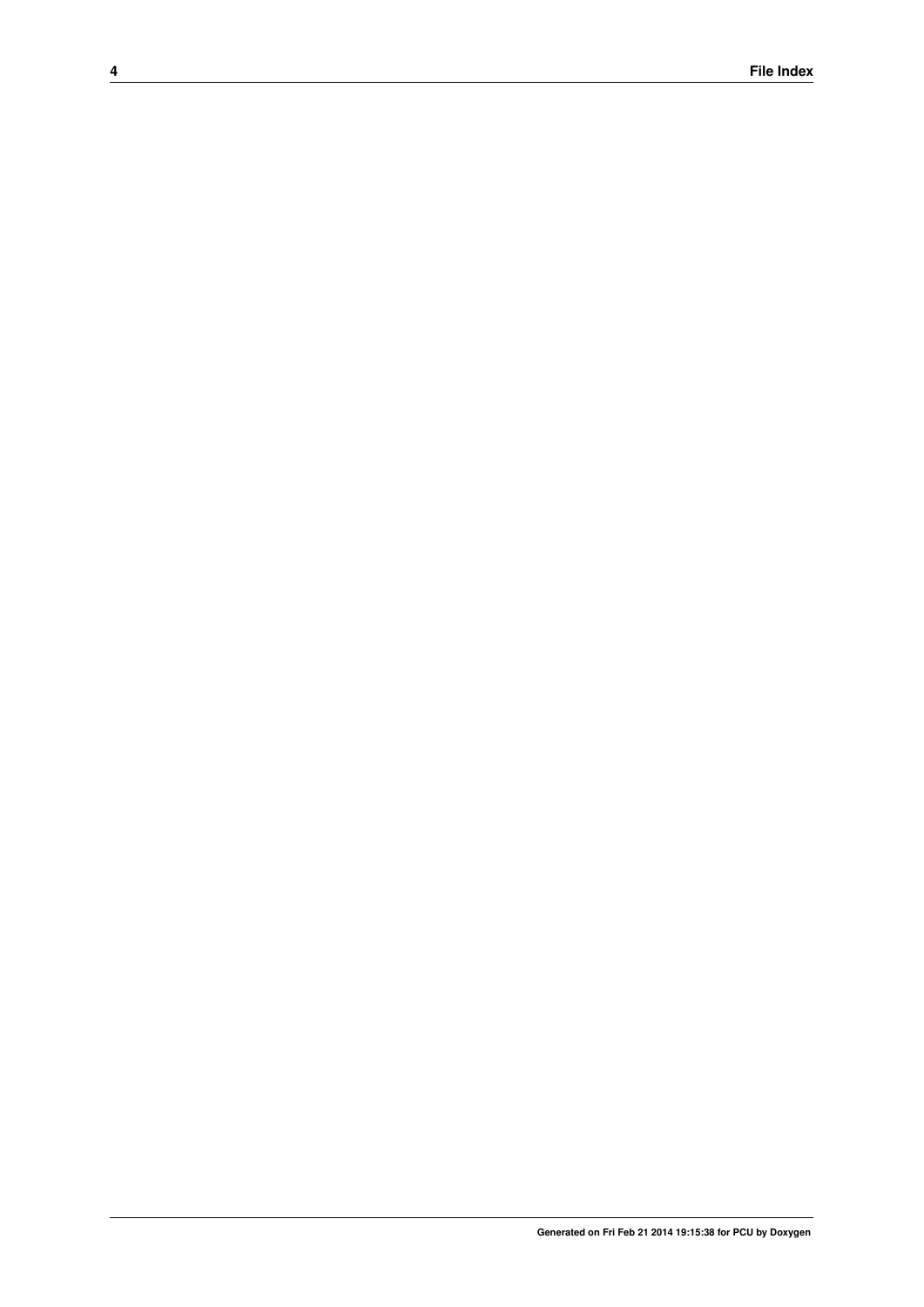### <span id="page-8-6"></span><span id="page-8-0"></span>**Chapter 3**

## **File Documentation**

#### <span id="page-8-1"></span>**3.1 pcu.c File Reference**

#### **Functions**

- int PCU Comm\_Init (void)
	- *Initializes the PCU library.*
- int PCU Comm Free (void)

*Frees all PCU library structures.*

- int [PCU\\_Comm\\_Self](#page-9-4) (void)
	- *Returns the communication rank of the calling thread.*
- int PCU Comm Peers (void)

*Returns the number of threads in the program.*

- void [PCU\\_Comm\\_Begin](#page-10-8) (void)
	- *Begins a PCU communication phase.*
- int [PCU\\_Comm\\_Pack](#page-10-9) (int to\_rank, const void ∗data, size\_t size)

*Packs data to be sent to to\_rank.*

• int PCU Comm Send (void)

*Sends all buffers for this communication phase.*

- bool [PCU\\_Comm\\_Listen](#page-10-11) (void)
	- *Tries to receive a buffer for this communication phase.*
- int PCU Comm\_Sender (void)

*Returns in* ∗ *from\_rank the sender of the current received buffer.*

• bool [PCU\\_Comm\\_Unpacked](#page-10-13) (void)

*Returns true if the current received buffer has been completely unpacked.*

- int PCU Comm\_Unpack (void ∗data, size\_t size)
	- *Unpacks a block of data from the current received buffer.*
- void [PCU\\_Add\\_Doubles](#page-11-8) (double ∗p, size\_t n)

*Performs an Allreduce sum of double arrays.*

- <span id="page-8-2"></span>• void [PCU\\_Min\\_Doubles](#page-8-2) (double ∗p, size\_t n)
- *Performs an Allreduce minimum of double arrays.*
- <span id="page-8-3"></span>• void [PCU\\_Max\\_Doubles](#page-8-3) (double ∗p, size\_t n)
	- *Performs an Allreduce maximum of double arrays.*
- <span id="page-8-4"></span>• void [PCU\\_Add\\_Ints](#page-8-4) (int ∗p, size\_t n) *Performs an Allreduce sum of integers.*
- <span id="page-8-5"></span>• void [PCU\\_Add\\_Longs](#page-8-5) (long ∗p, size\_t n)
	- *Performs an Allreduce sum of long integers.*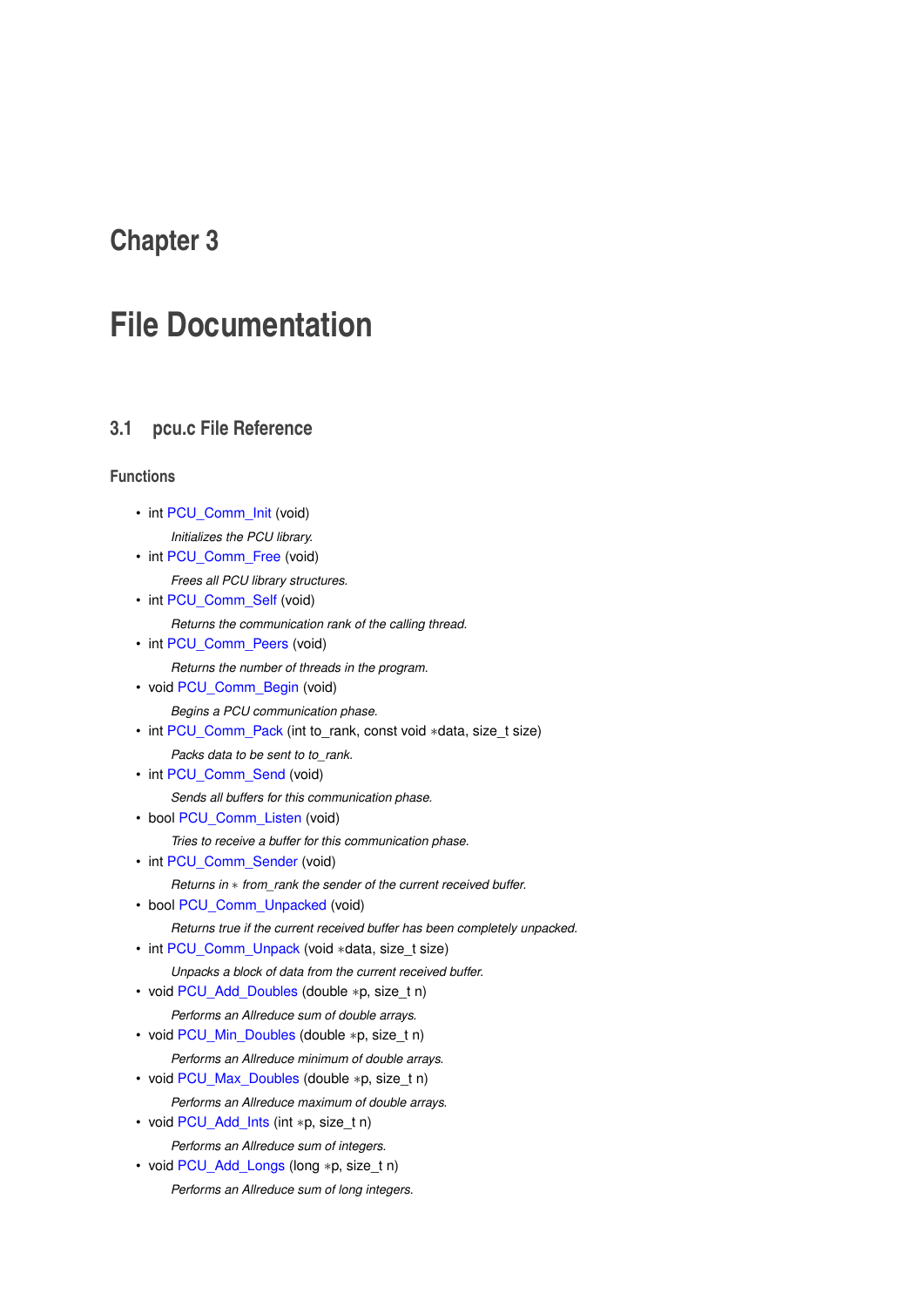<span id="page-9-13"></span>• void [PCU\\_Exscan\\_Ints](#page-11-9) (int ∗p, size\_t n)

*Performs an exclusive prefix sum of integer arrays.*

<span id="page-9-5"></span>• void [PCU\\_Exscan\\_Longs](#page-9-5) (long ∗p, size\_t n)

*See PCU\_Exscan\_Ints.*

<span id="page-9-6"></span>• void [PCU\\_Min\\_Ints](#page-9-6) (int ∗p, size\_t n)

*Performs an Allreduce minimum of int arrays.*

<span id="page-9-7"></span>• void [PCU\\_Max\\_Ints](#page-9-7) (int ∗p, size\_t n)

*Performs an Allreduce maximum of int arrays.*

• int [PCU\\_Thrd\\_Run](#page-11-10) (int nthreads, PCU\_Thrd\_Func function, void ∗∗in\_out) *Runs nthreads instances of function, each in a thread.*

• int [PCU\\_Thrd\\_Self](#page-11-11) (void)

*Returns the process-unique rank of the calling thread.*

• int [PCU\\_Thrd\\_Peers](#page-11-12) (void)

*Returns the number of threads running in the current process.*

<span id="page-9-8"></span>• int [PCU\\_Comm\\_Rank](#page-9-8) (int ∗rank)

*Similar to PCU\_Comm\_Self, returns the rank as an argument.*

- <span id="page-9-9"></span>• int [PCU\\_Comm\\_Size](#page-9-9) (int ∗size) *Similar to PCU\_Comm\_Peers, returns the size as an argument.*
- <span id="page-9-10"></span>• int PCU Comm\_Start (PCU\_Method method)

*Deprecated, see PCU\_Comm\_Begin.*

• int [PCU\\_Comm\\_Packed](#page-12-5) (int to\_rank, size\_t ∗size)

*Returns in* ∗ *size the number of bytes being sent to to\_rank.*

- int [PCU\\_Comm\\_Write](#page-12-6) (int to\_rank, const void ∗data, size\_t size) *Packs a message to be sent to to\_rank.*
- <span id="page-9-11"></span>• int [PCU\\_Comm\\_Receive](#page-9-11) (bool ∗done)

*Similar to PCU\_Comm\_Listen, returns the status as an argument.*

- bool [PCU\\_Comm\\_Read](#page-12-7) (int ∗from\_rank, void ∗∗data, size\_t ∗size) *Receives a message for this communication phase.*
- <span id="page-9-12"></span>• int PCU Comm\_From (int ∗from\_rank)

*Similar to PCU\_Comm\_Sender, returns the rank as an argument.*

- int [PCU\\_Comm\\_Received](#page-12-8) (size\_t ∗size)
	- *Returns in* ∗ *size the bytes in the current received buffer.*
- void \* [PCU\\_Comm\\_Extract](#page-12-9) (size\_t size) *Extracts a block of data from the current received buffer.*

#### <span id="page-9-0"></span>**3.1.1 Function Documentation**

<span id="page-9-1"></span>**3.1.1.1 int PCU\_Comm\_Init ( void )**

#### Initializes the PCU library.

<span id="page-9-3"></span>This function must be called by all MPI processes before calling any other PCU functions. MPI\_Init or MPI\_Init thread should be called before this function.

<span id="page-9-2"></span>**3.1.1.2 int PCU\_Comm\_Free ( void )**

Frees all PCU library structures.

<span id="page-9-4"></span>This function must be called by all MPI processes after all other calls to PCU, and before calling MPI\_Finalize.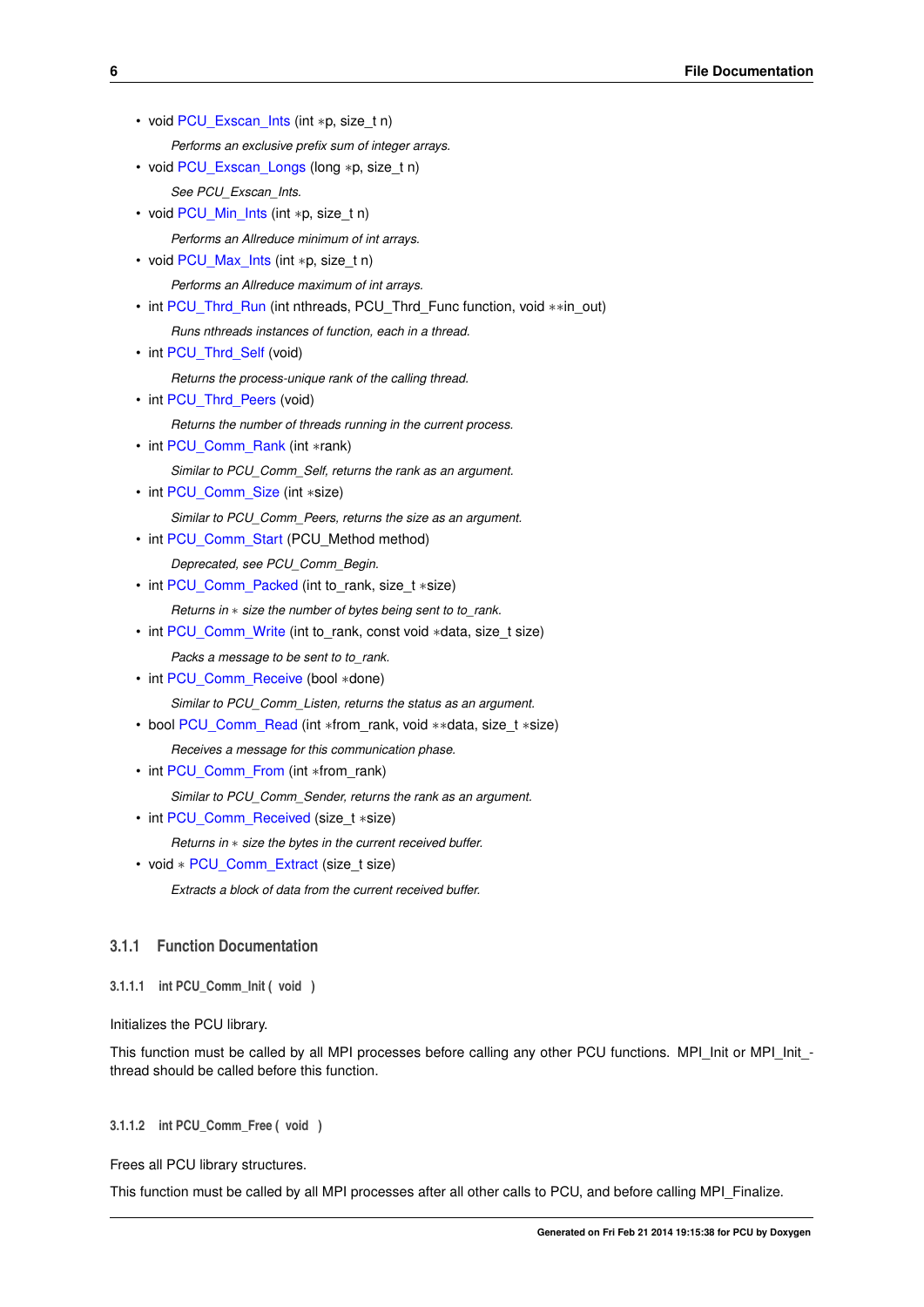<span id="page-10-14"></span><span id="page-10-0"></span>**3.1.1.3 int PCU\_Comm\_Self ( void )**

Returns the communication rank of the calling thread.

when called from a non-threaded MPI process, this function is equivalent to MPI\_Comm\_rank(MPI\_COMM\_WOR-LD,rank).

When called from a thread inside PCU\_Thrd\_Run, the rank is unique to a thread in the whole MPI job. Ranks are consecutive from 0 to *pt* −1 for a program with *p* processes and *t* threads per process. Ranks are contiguous within a process, so that the *t* threads in process *i* are numbered from *ti* to  $ti + t - 1$ .

<span id="page-10-7"></span><span id="page-10-1"></span>**3.1.1.4 int PCU\_Comm\_Peers ( void )**

Returns the number of threads in the program.

when called from a non-threaded MPI process, this function is equivalent to MPI\_Comm\_size(MPI\_COMM\_WOR-LD,size).

<span id="page-10-8"></span>When called from a thread inside PCU. Thrd. Run, the size is *pt*, where *p* is the number of MPI processes and *t* is the number of threads per process, which is the nthreads argument passed to PCU\_Thrd\_Run.

<span id="page-10-2"></span>**3.1.1.5 void PCU\_Comm\_Begin ( void )**

Begins a PCU communication phase.

<span id="page-10-9"></span>This function must be called by all threads in the MPI job at the beginning of each phase of communication. After calling this function, each thread may call functions like PCU\_Comm\_Pack or PCU\_Comm\_Write.

<span id="page-10-3"></span>**3.1.1.6 int PCU\_Comm\_Pack ( int** *to\_rank,* **const void** ∗ *data,* **size\_t** *size* **)**

Packs data to be sent to *to\_rank*.

<span id="page-10-10"></span>This function appends the block of *size* bytes starting at *data* to the buffer being sent to *to\_rank*. This function should be called after PCU\_Comm\_Start and before PCU\_Comm\_Send.

<span id="page-10-4"></span>**3.1.1.7 int PCU\_Comm\_Send ( void )**

Sends all buffers for this communication phase.

This function should be called by all threads in the MPI job after calls to PCU\_Comm\_Pack or PCU\_Comm\_Write and before calls to PCU\_Comm\_Receive or PCU\_Comm\_Read. All buffers from this thread are sent out and receiving may begin after this call.

<span id="page-10-11"></span><span id="page-10-5"></span>**3.1.1.8 bool PCU\_Comm\_Listen ( void )**

Tries to receive a buffer for this communication phase.

Either this function or PCU\_Comm\_Read should be called at least once by all threads during the communication phase, after PCU\_Comm\_Send is called. The result will be false if and only if the communication phase is over and there are no more buffers to receive. Otherwise, a buffer was received. Its contents are retrievable through PCU\_Comm\_Unpack, and its metadata through PCU\_Comm\_Sender and PCU\_Comm\_Received. Users should unpack all data from this buffer before calling this function again, because the previously received buffer is destroyed by the call.

<span id="page-10-12"></span><span id="page-10-6"></span>**3.1.1.9 int PCU\_Comm\_Sender ( void )**

Returns in ∗ *from\_rank* the sender of the current received buffer.

<span id="page-10-13"></span>This function should be called after a successful PCU\_Comm\_Receive.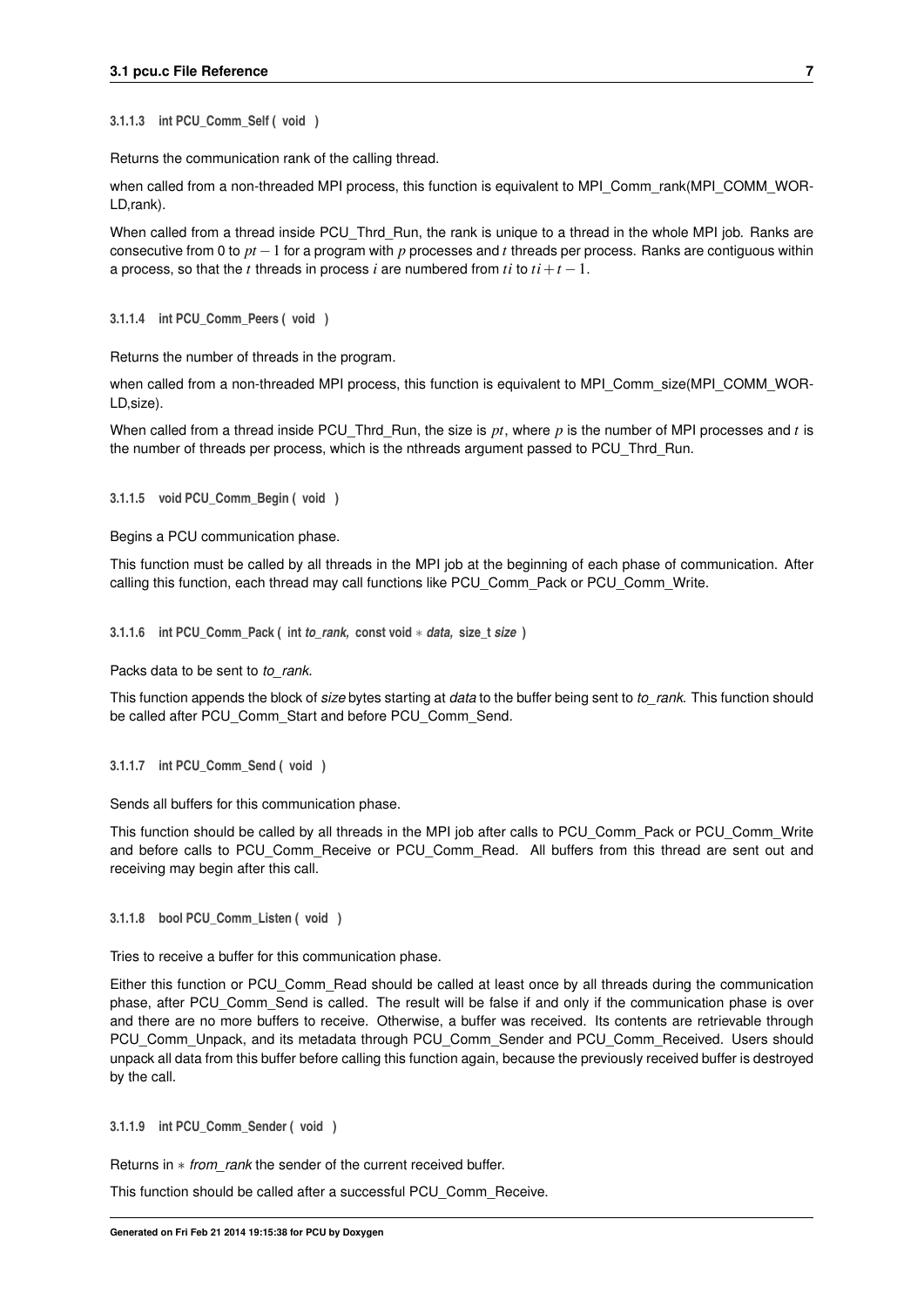<span id="page-11-13"></span><span id="page-11-0"></span>**3.1.1.10 bool PCU\_Comm\_Unpacked ( void )**

Returns true if the current received buffer has been completely unpacked.

<span id="page-11-7"></span>This function should be called after a successful PCU\_Comm\_Receive.

<span id="page-11-1"></span>**3.1.1.11 int PCU\_Comm\_Unpack ( void** ∗ *data,* **size\_t** *size* **)**

Unpacks a block of data from the current received buffer.

This function should be called after a successful PCU\_Comm\_Receive. *data* must point to a block of memory of at least *size* bytes, into which the next *size* bytes of the current received buffer will be written. Subsequent calls to this function will begin unpacking where this call left off, so that the entire received buffer can be unpacked by a sequence of calls to this function. It is up to the user to ensure that there remains *size* bytes to be unpacked, PCU Comm\_Unpacked can help with this.

<span id="page-11-8"></span><span id="page-11-2"></span>**3.1.1.12 void PCU\_Add\_Doubles ( double** ∗ *p,* **size\_t** *n* **)**

Performs an Allreduce sum of double arrays.

<span id="page-11-9"></span>This function must be called by all ranks at the same time. *p* must point to an array of *n* doubles. After this call, p[i] will contain the sum of all p[i]'s given by each rank.

<span id="page-11-3"></span>**3.1.1.13 void PCU\_Exscan\_Ints ( int** ∗ *p,* **size\_t** *n* **)**

Performs an exclusive prefix sum of integer arrays.

<span id="page-11-10"></span>This function must be called by all ranks at the same time. *p* must point to an array of *n* integers. After this call, p[i] will contain the sum of all p[i]'s given by ranks lower than the calling rank.

<span id="page-11-4"></span>**3.1.1.14 int PCU\_Thrd\_Run ( int** *nthreads,* **PCU\_Thrd\_Func** *function,* **void** ∗∗ *in\_out* **)**

Runs *nthreads* instances of *function*, each in a thread.

This function will create (*nthreads* - 1) new pthreads and use these as well as the caller thread to run *function*. The argument passed to thread i is *in\_out* [i], and the return value of thread i is then stored in *in\_out* [i]. If in\_out is NULL, all threads will receive NULL as their argument.

Currently, PCU requires that this call is collective and homogeneous. This means that all processes in an MPI job should call PCU\_Thrd\_Run at the same time, and they should all pass the same number for *nthreads*. MPI\_Init\_ thread should have been called before this function.

Any calls to PCU Comm functions from within one of these threads will have access to the hybrid communication interface. This means that ranks will be unique to a thread in the whole MPI job, and messages are sent and received between threads. Phases will be synchronized across all threads in the MPI job.

<span id="page-11-11"></span><span id="page-11-5"></span>**3.1.1.15 int PCU\_Thrd\_Self ( void )**

Returns the process-unique rank of the calling thread.

When called from a thread inside PCU. Thrd. Run, the resulting rank will be unique only within the same process. Ranks are contiguous integers from 0 to nthreads-1, with the thread that called PCU. Thrd. Run being assigned rank 0.

```
3.1.1.16 int PCU_Thrd_Peers ( void )
```
Returns the number of threads running in the current process.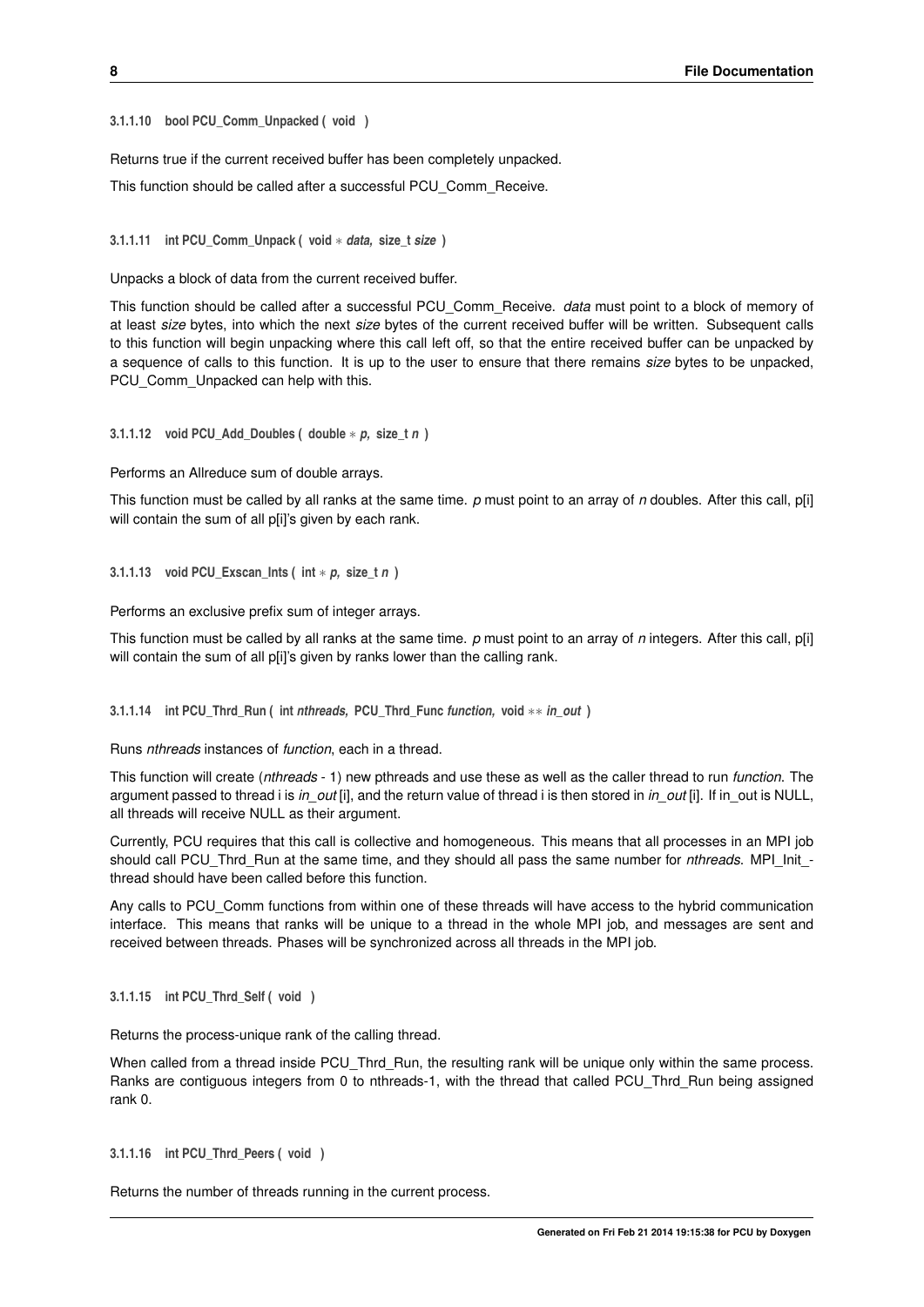<span id="page-12-10"></span><span id="page-12-5"></span>When called from a thread inside PCU\_Thrd\_Run, returns the number of threads running in this process, which is equivalent to the nthreads argument to PCU\_Thrd\_Run.

<span id="page-12-0"></span>**3.1.1.17 int PCU\_Comm\_Packed ( int** *to\_rank,* **size\_t** ∗ *size* **)**

Returns in ∗ *size* the number of bytes being sent to *to\_rank*.

<span id="page-12-6"></span>This function returns the size of the buffer being sent to *to\_rank*. This function should be called after PCU\_Comm-Start and before PCU Comm Send.

<span id="page-12-1"></span>**3.1.1.18 int PCU\_Comm\_Write ( int** *to\_rank,* **const void** ∗ *data,* **size\_t** *size* **)**

Packs a message to be sent to *to\_rank*.

This function packs a message into the buffer being sent to *to\_rank*. Messages packed by this function can be received using the function PCU\_Comm\_Read. This function should be called after PCU\_Comm\_Start and before PCU\_Comm\_Send. If this function is used, PCU\_Comm\_Pack should not be used.

<span id="page-12-7"></span><span id="page-12-2"></span>**3.1.1.19 bool PCU\_Comm\_Read ( int** ∗ *from\_rank,* **void** ∗∗ *data,* **size\_t** ∗ *size* **)**

Receives a message for this communication phase.

This function tries to receive a message packed by PCU\_Comm\_Write. If a the communication phase is over and there are no more messages to receive, this function returns false. Otherwise, ∗ *from\_rank* will be the rank which sent the message, *data* will point to the start of the message data, and *size* will be the number of bytes of message data. If this function is used, PCU\_Comm\_Receive should not be used. Note that the address ∗ *data* points into a PCU buffer, so it is strongly recommended that this data be read and not modified.

<span id="page-12-8"></span><span id="page-12-3"></span>**3.1.1.20 int PCU\_Comm\_Received ( size\_t** ∗ *size* **)**

Returns in ∗ *size* the bytes in the current received buffer.

<span id="page-12-9"></span>This function should be called after a successful PCU\_Comm\_Receive. The size returned will be the total received size regardless of how much unpacking has been done.

<span id="page-12-4"></span>**3.1.1.21 void**∗ **PCU\_Comm\_Extract ( size\_t** *size* **)**

Extracts a block of data from the current received buffer.

This function should be called after a successful PCU\_Comm\_Receive. The next *size* bytes of the current received buffer are unpacked, and an internal pointer to that data is returned. The returned pointer must not be freed by the user.